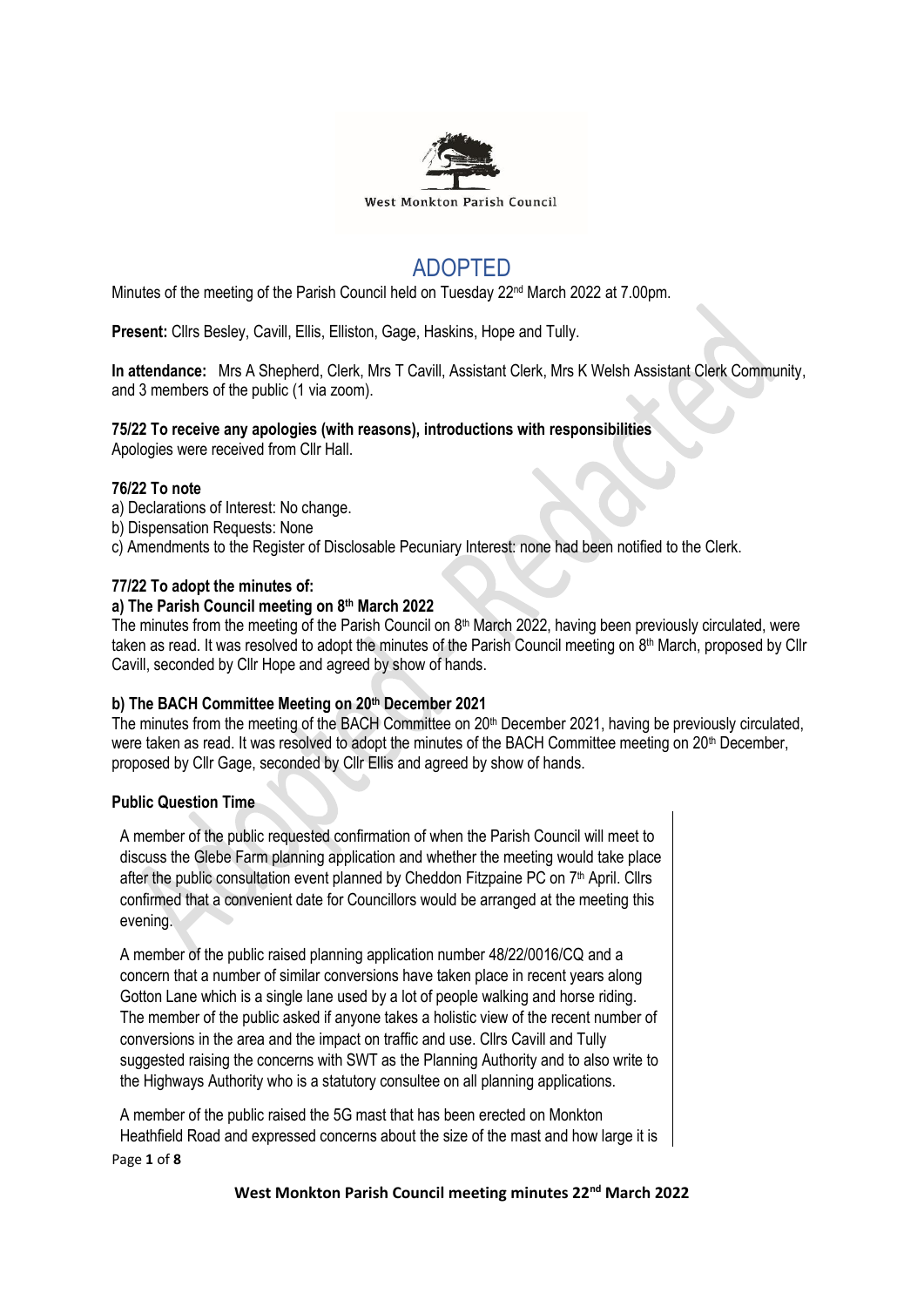for the setting. The member of the public asked if there is anything that the Parish Council can do. Cllr Haskins confirmed the comments that the Parish Council put forward to the Planning Authority in respect of the mast including identifying alternative locations for it where its visual impact wouldn't have been so great. Cllr Tully confirmed that the size of the mast is the same as that approved by the SWT Planning Committee. The member of the public asked if there are likely to be further masts of this size erected in the Parish. Cllr Tully confirmed that there are likely to be further masts erected in the proximity but notifications of these have not been received by the Planning Authority. Cllr Tully confirmed that Planning Officers informed the SWT Planning Committee that the 5G mast proposed no known health risks, based on Government advice.

## **78/22 Planning**

#### **a) To consider planning applications received**

Cllr Tully did not take part in any discussions in relation to the planning applications discussed at the meeting to avoid fettering discretion as a member of the SWT Planning Committee.

48/22/0015 Erection of a 1.2m high close boarded timber security fence to enclose the external amenity space to the front of The Horizon Centre, Swingbridge, Bathpool

West Monkton Parish Council comment: The Parish Council supports the application but wishes to offer the following suggestion which would support the Neighbourhood Plan Emerging Policy R6 Trees and Hedgerows. Using FSC timber the PC suggests that a 1.8 mtr fence could be installed set back a little from the low brick wall, stained dark to match the street scene, and a hedge of native grown species could be planted in the gap. The hedge would not only deaden the noise, but use of appropriate species (e.g. Cotoneaster franchetti) would absorb particulates from passing traffic.

48/22/0016/CQ Prior approval for proposed change of use from agricultural building to 2 No. dwelling house (Class C3) and associated building operations at Gotton Farm, Gotton Lane, Gotton, Cheddon Fitzpaine 48/22/0014 Variation of Condition No. 02 (approved plans) of application 48/18/0043 for alterations to the rear roof pitch to create a first floor balcony area with changes to the internal layout at Kildare, Sidbrook, West Monkton

Cllr Cavill declared a personal interest in respect of this planning application.

West Monkton Parish Council comment:

The Parish Council notes that this is a Class Q application, and as such the details expected with an ordinary planning application are not provided. The Parish Council would wish to see the details of how the conversions will comply with and support the relevant policies of the Neighbourhood Plan, which are:

H2 use of suitable materials – barn structures will remain, some windows will be restored others will be new, materials not stated, materials for doors not stated.

H5 Building and Climate change energy efficiency, water resilience, low carbon/renewable heating, ev charging. Councillors may wish to suggest inclusion of bat and bird boxes, and bee bricks. No details of ev charging.

Cladding mentioned but no details of energy efficiency or water resilience provided. Double glazing stated. Roofs look to be suitable for PV electricity generation.

Recreation and Environment R1 Dark Skies. Need to specify external lighting should be warm white LED and downlit, preferably PI, a=especially in view of the proximity to Hestercombe SAC.

R2 green space and wildlife pollinators trees and hedges – need to retain existing hedges and trees

R3 Flood attenuation - water management such as water butts, or swales, in addition to existing arrangements for drainage of rainwater runoff from roofs and hard standing of yards.

R6 Trees and Hedgerows tree planting for biodiversity net gain, bee, bird and bat boxes Planting extra trees to ensure biodiversity net gain using British grown stock and FSC stakes.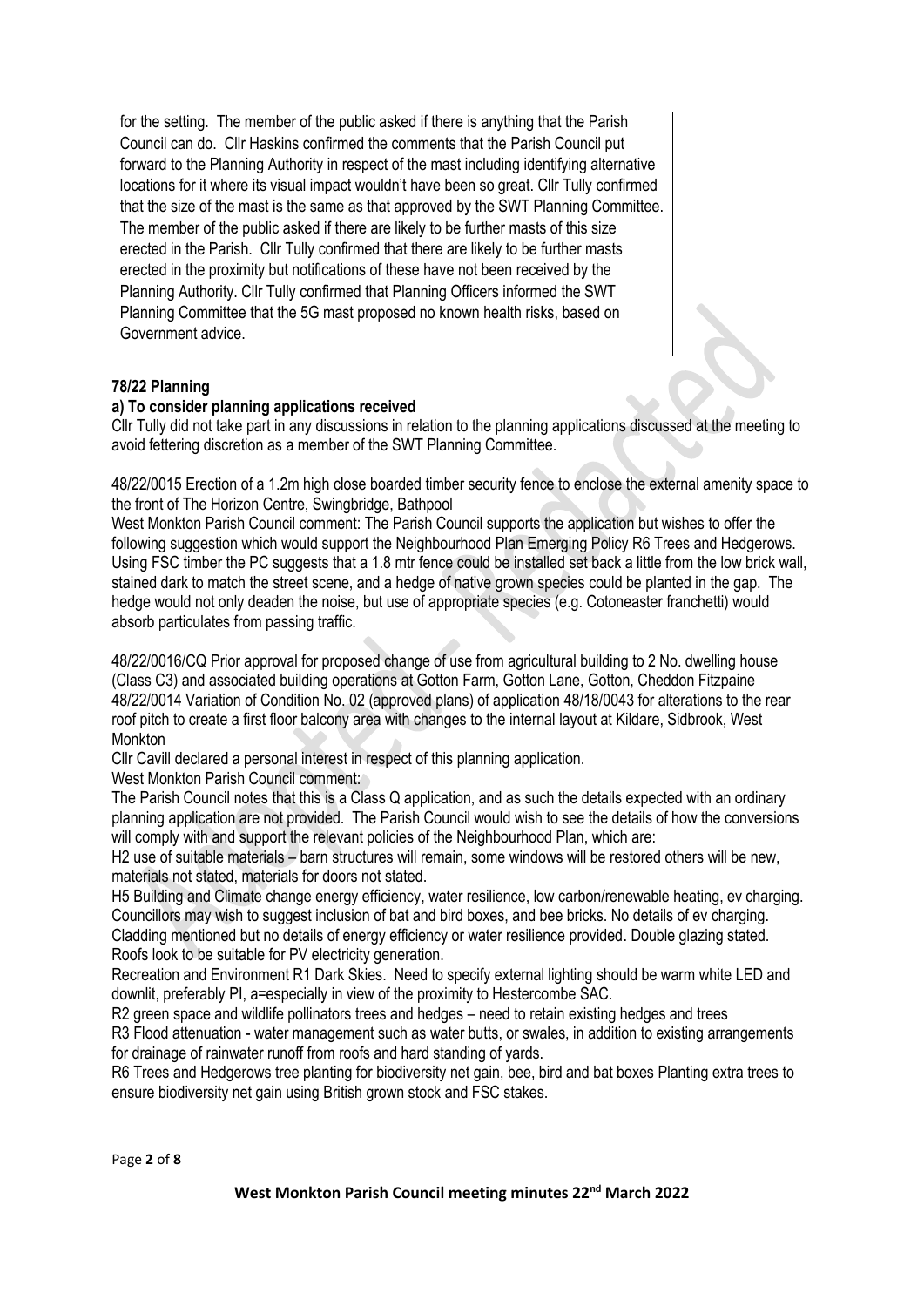48/22/0014 Variation of Condition No. 02 (approved plans) of application 48/18/0043 for alterations to the rear roof pitch to create a first floor balcony area with changes to the internal layout at Kildare, Sidbrook, West Monkton

West Monkton Parish Council comment: the Parish Council supports this application.

48/21/0040 PINS Ref: APP/W3330/W/22/3291578 Appeal by: MR & MRS RICHMOND Site: 24 BURLINCH, BURLINCH LANE, WEST MONKTON, TAUNTON, TA2 8LS Proposal: Change of use and conversion of first floor of garage to holiday let accommodation at 24 Burlinch, Burlinch Lane, West Monkton An appeal has been lodged with The First Secretary of State against the decision of the Taunton Deane Borough Council to refuse permission for the application.

West Monkton Parish Council comment: Parish Council supports the appeal.

48/22/0004 Erection of a first-floor extension with alterations to roof line at 37 St Quintin Park, Bathpool, Taunton West Monkton Parish Council comments: The Parish Council supports this application. NP Policy H2 -use of suitable materials, supports the use of matching bricks and tiles, but the roof line as proposed needs no amendment.

48/22/0017 Reconfiguration of restaurant unit to facilitate occupation by drive thru restaurant at Hankridge Way, **Taunton** 

West Monkton Parish Council: The Parish Council supports this application. But to comply with Neighbourhood Plan policies the following suggestions are made:

NP R1 Dark Skies. Reduce internal and external light when not trading. Use down lighter warm white led only. Emerging NP policy R6 Trees and Hedgerows, protect and retain existing planting, and plant more for an increase in net biodiversity. From the application Design and Access Statement- '03.6. LANDSCAPING Only minor alterations are proposed to existing vegetation and landscaping, with no tree removals required'; Parish Council strongly suggests that appropriate trees and shrubs (silver birch, yew, Cotoneaster franchetti) are planted on the part of the bank within the red line, in order to absorb particulates adjacent to the queueing area where cars are likely to be waiting with engines running.

08/22/0001/HYB Application for a Hybrid Planning application for Outline Planning permission with some matters reserved (except access, scale and layout) for an extension to the country park and the development of facilities within Maidenbrook Country Park (Natural World Centre/Restaurant/Farm Shop/Observatory and Open Air Theatre), Outline Planning permission for a phased development of 70 No. dwellings (including 25% affordable homes) with associated highways improvements, orchard and the provision of additional public rights of way, landscaping and ecological enhancements and Full Planning permission for the erection of 16 No. dwellings (including 25% affordable homes) on land at Glebe Farm, Cheddon Fitzpaine

It was agreed that an Extraordinary Parish Council meeting would be scheduled to take place on 19th April 2022 at 7pm to discuss and agree a response to this planning application.

## **b) To note that Planning decisions made are available on SW+T Council website filed under the application number**

**Noted** 

#### **79/22 MH Developments**

## **a) MH2 update; Feedback from Briefing Session on 17th March 2022**

Cllrs who attended the Briefing Session on  $17<sup>th</sup>$  March provided their feedback and a discussion followed. During the session the Developers agreed to meet with the Parish Council. Clerk to request a copy of the slides from the Briefing Session to acquire the contact details of the representatives of Pegasus to arrange a meeting. Once that meeting has taken place, consideration to be given to also offering a briefing to SWT Councillors and Officers at Deane House on MH2, raising the concerns of the Parish Council based on the experience of MH1.

#### **b) MH1 update**

Page **3** of **8**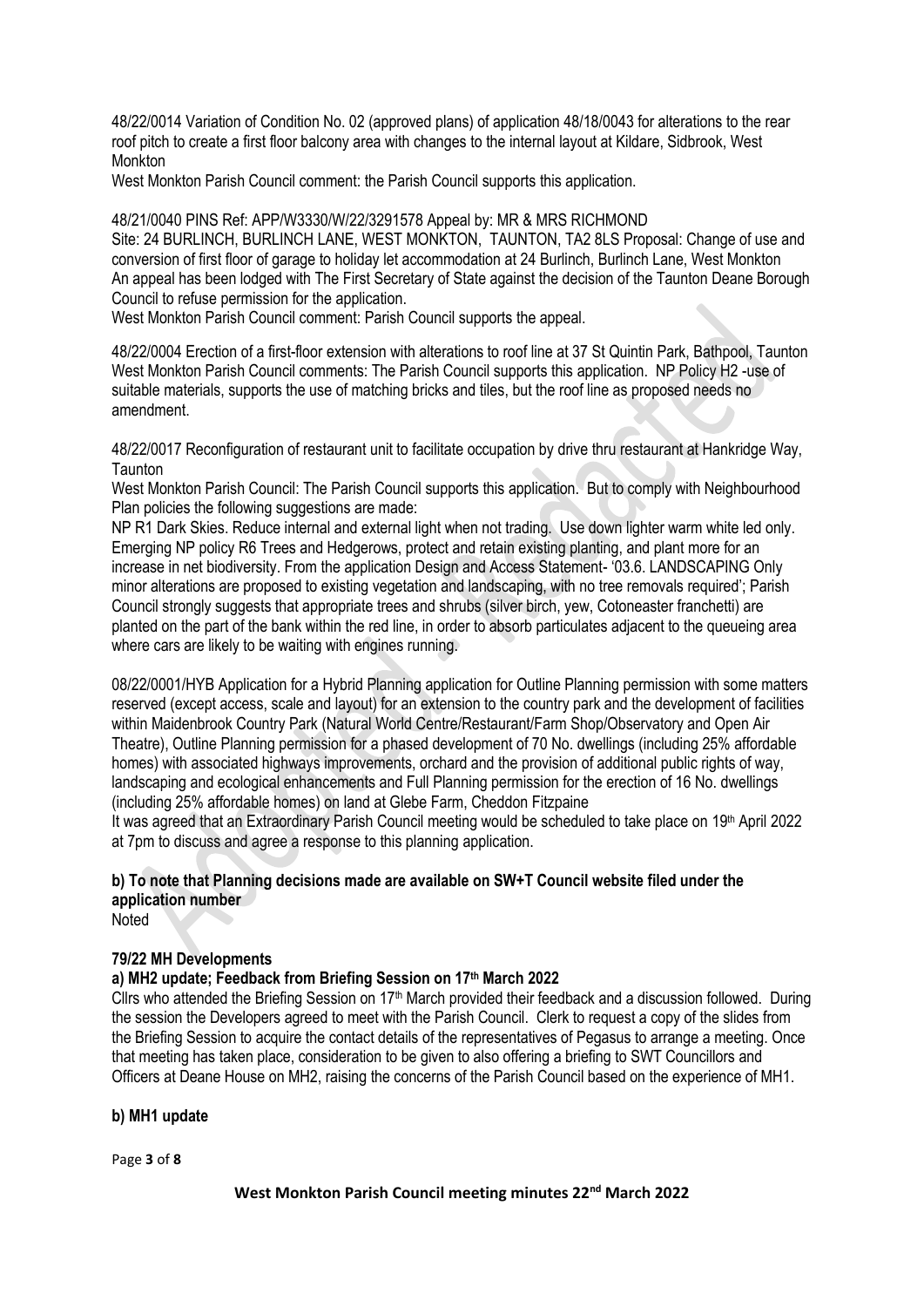Assistant Clerk confirmed that the trees for MH1 are being planted and have been paid for. The planting of the trees is going very well. Cllr Elliston raised some concerns expressed by members of the public about the current dry conditions. Cllr Hope confirmed that Members of the Public are being encouraged to adopt a tree and the hope is that school children will do the same and those adopted can be identified and logged. The Parish Council will take responsibility for watering the trees planted on the Platinum Walk. The dead trees / ground that has been taken out whilst planting the new trees is in the process of being recovered.

Clerk confirmed that the new Planning Enforcement Officer at SWT dealing with the enforcement action in relation to the attenuation ponds had been in contact to confirm that one of the key components required for the flow device is no longer being produced and it therefore needs to be made which is causing a delay. Clerk has replied to request again the details of the attenuation ponds included in the enforcement action. It is understood that the LLFA may be very short staffed which may explain why this information, which has been previously requested, has not been received.

## **c) Sports Pitches update**

It was noted that the topographical survey has been completed and that Cllr Hall is drawing plans to enable quotes for the required groundwork to be obtained.

Cllr Gage raised the bunds / landscaping around the sports pitch site and asked if the Parish Council would need to make changes to it to reflect the current planning permission or whether amendments to it could be incorporated in the new planning application that will be submitted. It was felt more sensible to include an alteration to the landscaping in the new planning application.

#### **d) Hartnells Farm Development Update**

Clerk reported that she had followed up Persimmon again regarding when the play park in the Hartnells Farm Development would be installed. A response is still awaited.

Clerk confirmed that a meeting has been arranged with representatives of the Environment Agency, SWT and PC representatives – Cllr Cavill, Kevin Perry and the Clerk on 12<sup>th</sup> April to discuss the S106 contribution from Hartnells for Bathpool flood alleviation works.

Cllr Tully expressed concern that Persimmon won't deliver the remainder of the bungalows in the Hartnells Development because the ones that the have built are overpriced and are not selling. Concern was also expressed that Persimmon may use the evidence of the bungalows not selling as an argument for future development applications not including an adequate number of bungalows to comply with the Neighbourhood Plan policy. Assistant Clerk confirmed that the NP Policy H1 requirement for bungalows does include 'subject to a viability assessment'.

#### **80/22 Community Development Projects**

## **a) CIL Projects:**

## **Footpaths / Renewing gates, stiles and ROW Fingerposts: Update**

Cllr Gage reported that he is awaiting permission from the landowner at Coombe Bottom before being able to proceed with the installation of three gates. One other gate is also available for potential use in respect of the footpath diversion at near Hestercombe.

Cllr Elliston raised the blocked footpath at Langaller. Cllr Gage confirmed that the footpath had been reported to the SCC ROW Officer who has been to take a look and requested that the landowner clear the obstruction. Cllr Elliston also highlighted the footpath that goes under the motorway which is currently blocked and suggested that if unblocked would provide a good foot and cycle route to Nexus. It was noted that the footpath was in Creech St Michael Parish. Enquiries to be made with CSM PC.

## **Aginhills Footpath Diversion: Update**

Cllr Cavill confirmed that a response has been received from Greenslade Taylor Hunt confirming that a further negotiation in respect of the footpath diversion is on hold until after the elections.

## **Speed Indicator Device: Update**

Page **4** of **8**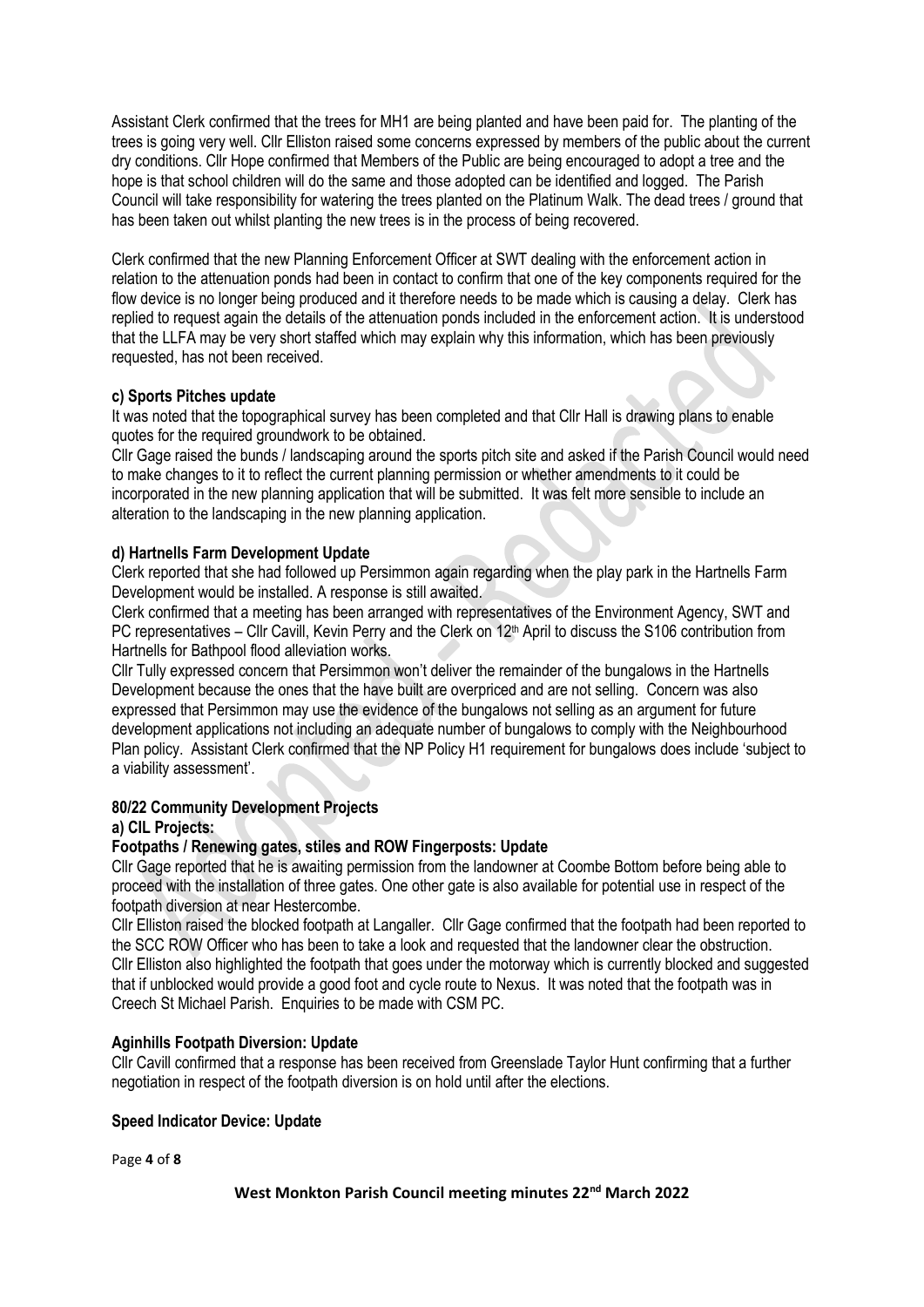Clerk confirmed that the MOU for the three agreed locations is awaited from SCC but whilst that is awaited the SID would be charged ready for use and the brackets can be added to the agreed posts.

Clerk confirmed the enquiries that she had made with Persimmon about using one of the lighting columns at Hartnells for a SID. Persimmon have replied to confirm that the Parish Council can erect a SID on one of the lighting columns but if it is damaged would have to accept responsibility for replacing the lighting column if required for adoption. In the circumstances the erection of a new post by Hartnells Roundabout by SCC at a cost of £250.00 was agreed, proposed by Cllr Cavill, seconded by Cllr Tully and all agreed by show of hands. Clerk confirmed that she had also requested the permission of Persimmon to place the SID on the ERR, Persimmon confirmed their consent and two posts have been identified as possible locations – details have been forwarded to Kate Brown at SCC for consideration. Clerk confirmed that Persimmon have also sent through a copy of the TRO for the ERR confirming the speed limit which means that although the ERR is not adopted, police can enforce the speed. Clerk has forwarded the TRO to Andy Coupe at SCC to liaise with the police about enforcement and it looks as though three locations on the ERR have been added to the police mobile camera schedule.

Clerk also outlined communication that had taken place with SCC regarding the Dyers Lane parking issue. Although Andy Coupe at SCC had originally indicated that Dyers Lane would form part of the safety audit for the WRR, when passing on more details of the concerns a response has been received confirming that Dyers Lane is outside the scope of the Audit. Andy Coupe has confirmed that the Area Traffic Engineer is going to take a look at the issue instead. Cllr Besley raised a similar issue at the Richards Crescent entrance and asked if the Area Traffic Engineer could also look at Richards Crescent entrance as another location for double yellow lines. Clerk to make the request.

#### **Land next to new Primary School: Update**

Clerk confirmed that a response is awaited from Redrow and Persimmon about the proposal to create a junior football pitch on the land.

#### **West Monkton Cricket Club – security fencing / lighting / cameras: Update**

Assistant Clerk confirmed that update quotes from the Cricket Club are awaited.

#### **BACH Extension: Update.**

Cllr Haskins shared sketches that he had developed of the proposed BACH extension. A discussion followed. Cllr Gage expressed the wishes of the BACH Committee to include lead flashing between the BACH and the structure. It was also agreed to amend the sketch so that the structure is 10m long rather than 9m. Cllr Haskins confirmed that he would amend and finalise the sketch for the purpose of Cllr Gage sharing it with the School / Diocese.

#### **81/22 Environmental**

#### **a) Climate Action Programme for the Parish: Update**

Assistant Clerk confirmed that a meeting is due to take place on 23rd March with Bethan Turner to work up the programme for the next 6 months.

The Seed Swap took place on Sunday which went very well. Some items were left and many of these have already been collected by the community. A £10.00 donation was also received which could be used for purchasing bulbs or similar for the Autumn Seed Swap.

Assistant Clerk confirmed that requests for a cycle rack for the burial ground at St Augustines', a dual-purpose litter bin next to the bus shelter near Aldi and grant funding from Heathfield School for a swift boxes project had been received. Consideration of these requests will take place at future meetings and Heathfield School will be asked to make a grant application in the next application window commencing 1<sup>st</sup> April 2022.

#### **b) Planting of green triangle in West Monkton by phone box**

Assistant Clerk confirmed that the planting plans have been submitted to SCC and the plug plants have been ordered so that planting by volunteers can commence.

Page **5** of **8**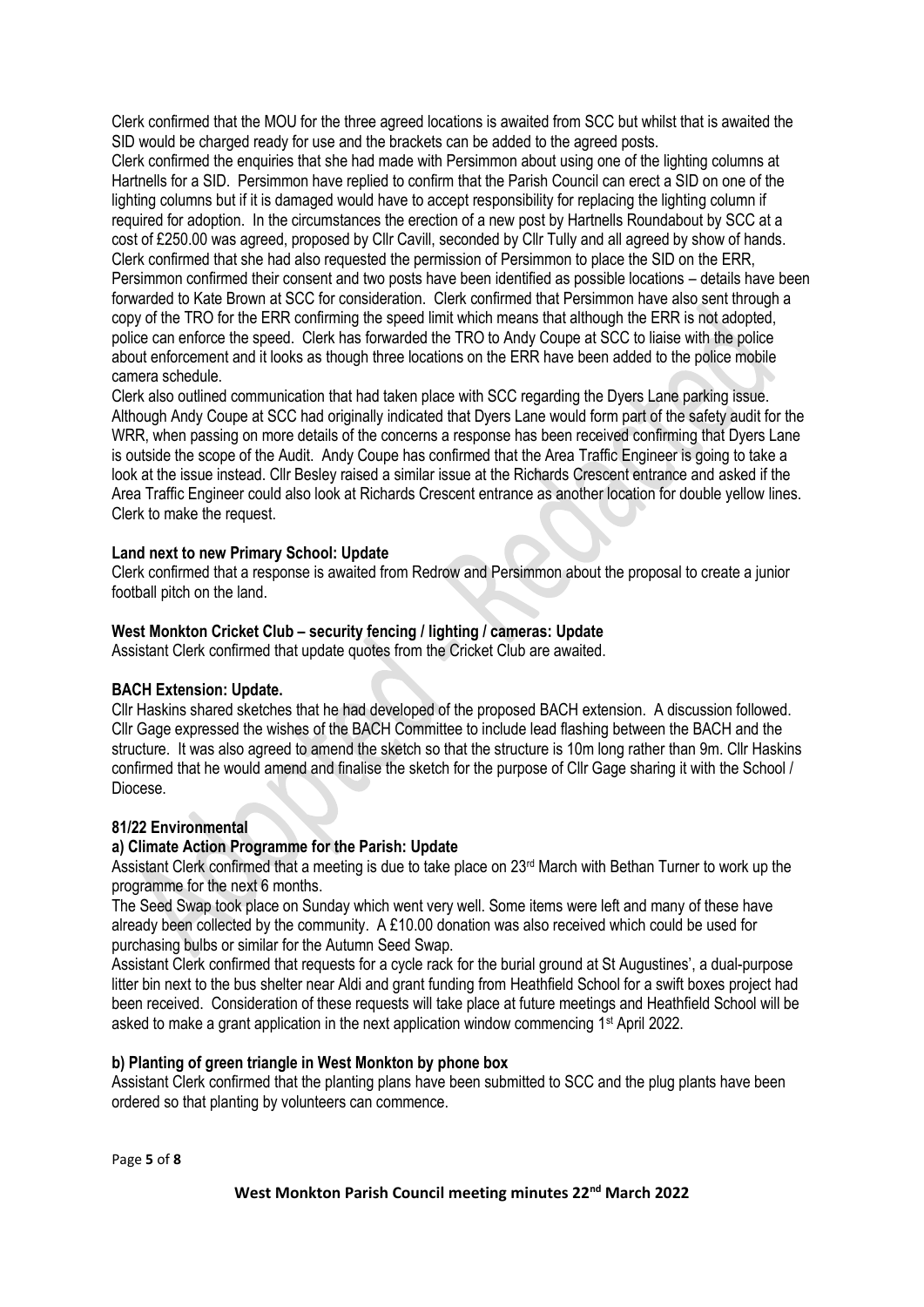## **c) Monkton Heathfield Village Sign at Yallands Hill relocation**

Clerk outlined an idea from a member of the public that the Monkton Heathfield Village Sign at Yallands Hill be relocated to before the turning from the WRR into Monkton Heathfield. Councillors were generally supportive of the idea but noted that if the sign were moved it would be located outside the parish boundary. It was agreed that the idea would be given further consideration after the outcome of the CGR second round of consultation, which may amend the Parish boundary, was clear. Clerk to add further consideration of the sign relocation to the forward plan.

## **d) Mount Fancy Cottage: Cross drain works**

Cllr Haskins confirmed that due to the dry weather further investigations regarding the cross drain have not been able to take place.

Clerk confirmed that she had reported the need for all the drains and gullies in the parish to be cleared to County Roads at SCC. A response is awaited.

Cllr Tully raised the water flowing onto the pavement at Milton Hill from the pathway to the back entrance of Farriers Green Park. Assistant Clerk confirmed that the SWT proposal is to do some work to the field drain when a slope is installed at this location.

#### **82/22 Community**

#### **a) Update**

Cllr Elliston reported the Covid levels in Somerset are incredibly high at the moment.

Cllr Elliston also reported that 140 community surveys have been delivered to the pilot roads of Heathfield Drive and Roys Place.

#### **b) Community Fridge**

Assistant Clerk Community confirmed that an application had been submitted for grant funding from the Smart Communities Food Resilience fund and that the application had been successful and £2051.59 had been awarded. It was noted that a condition of the funding is that it must be spent with receipts available by 31st March 2022. Assistant Clerk Community outlined a quote from Catering Appliance Superstore for a Polar CD088 600 Ltr Glass Door Display Fridge (CD088) for £1,047.59 and a quote for a 10ft x 6ft shed for £1004.00. The quote for the fridge was accepted and it was agreed that investigations with local shed companies would take place to ensure best value for money.

It was agreed that in the interim the fridge would be used in the lobby at the BACH and the shed could be stored at Cllr Haskins address.

#### **c) Queen's Platinum Jubilee Update**

Cllr Haskins confirmed that two marquees are available for the picnic event but some new bungees may be needed.

Assistant Clerk Community confirmed that £7500.00 had been secured from National Lottery funding for the activities. Fortnightly meetings are taking place between WMPC and CFPC for the planning for the events. It was noted that a bar was needed.

Cllr Haskins confirmed that he had approached Flying Start riding school and they didn't appear to be interested in being involved with the event.

The idea of having fireworks for when the beacon is lit was discussed. Cllr Cavill suggested contact the UK Hydrographic Office to see if they had flares available.

Assistant Clerk – Community provided an update on take up of the free trees available to the parish. All of the trees are likely to be gone by tomorrow as the remainder are being collected between 5.30pm and 6.30pm. Three trees have been reserved for St Quintins Park. Address details of all those who have had a tree have been kept to enable the plotting of tree planting on a map. Clerk confirmed that Parish Online can be used to develop a map.

#### **83/22 2021/22 Annual Report approval**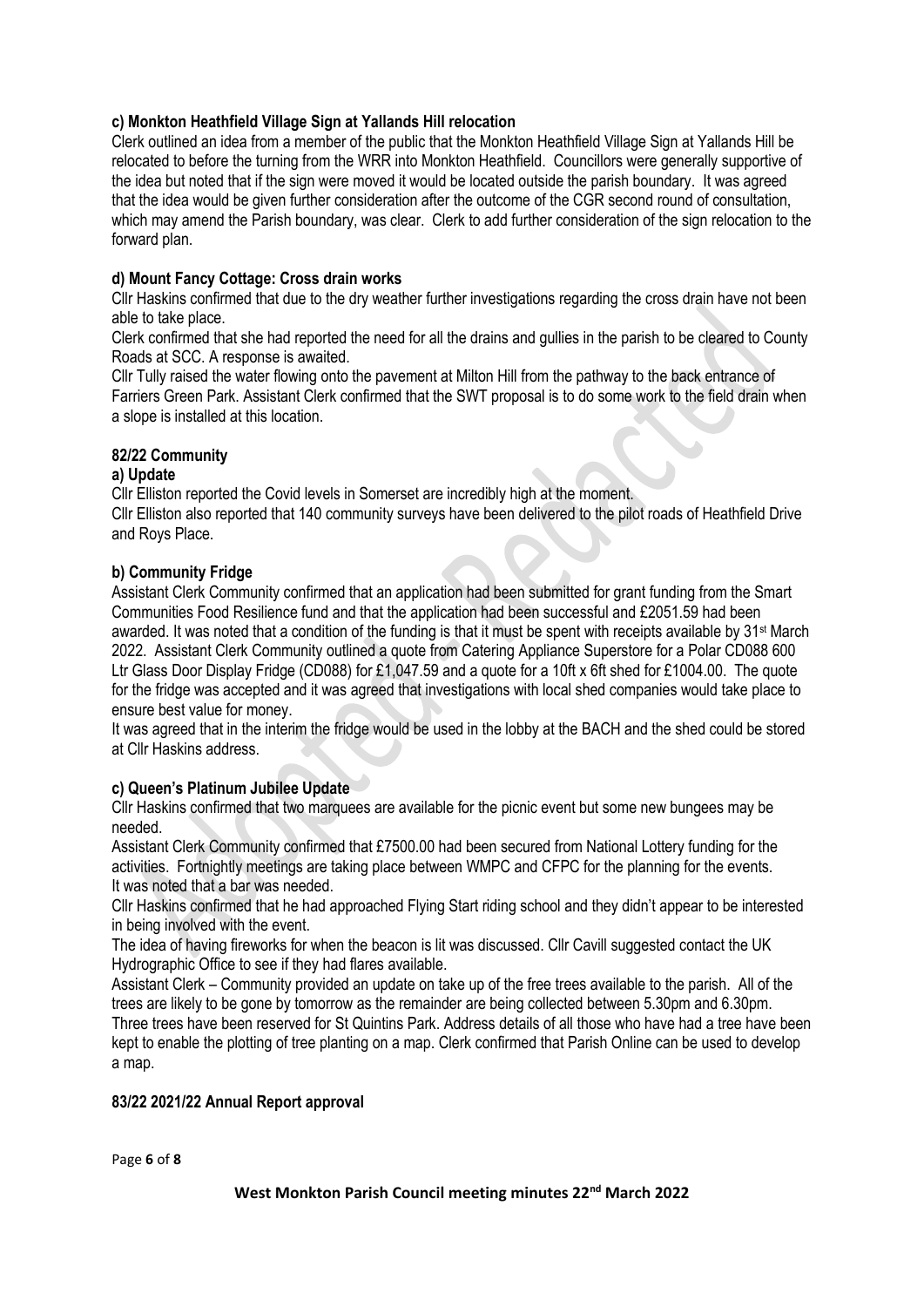Clerk outlined the advice that the Clerks had received during the SALC Preparing for Elections training. Due to the pre-election period, publications by the Parish Council which include reports or details of Councillors should not be approved or published until either after the May election or if the election is uncontested in April once an uncontested election is confirmed. The Annual Report will be included in the June Edition of the Village News. The implications of the pre-election period on the Annual Parish Meeting were also discussed. Although the meeting can still go ahead some modifications are needed, the Annual Report will not be available and the item on the Community Vision will now be presented by Assistant Clerk Community rather than Cllr Elliston. It was agreed that in future election years the APM should take place after the election.

The date of the Annual Parish Council meeting  $(10<sup>th</sup>$  May) was also discussed. Depending on whether the election is contested or uncontested, the date of the meeting may need to be delayed by one week to enable sufficient notice to be given to elected Councillors as the results of the election may not be known until as late as Monday 9th May. Further consideration of the Annual Parish Council meeting date to take place at the April PC meeting.

## **84/22 Consultation responses to be developed / approved for submission:**

Parliamentary Boundaries Consultation (Deadline for comments 4th April 2022)

[https://www.bcereviews.org.uk/?utm\\_source=bcereviews&utm\\_medium=newspiecelaunch&utm\\_campaign=seco](https://www.bcereviews.org.uk/?utm_source=bcereviews&utm_medium=newspiecelaunch&utm_campaign=secondaryconsultation) [ndaryconsultation](https://www.bcereviews.org.uk/?utm_source=bcereviews&utm_medium=newspiecelaunch&utm_campaign=secondaryconsultation)

It was agreed that Councillors would respond individually to the consultation.

#### **85/22 Other matters for report only – items for discussion - no decision**

#### **a) Items for next meeting agenda – by Monday 4 th April 2022 or Monday 18th April 2022 Noted**

Cllr Gage reported that the pin on the BACH gate is bent. Cllrs Hope and Gage have managed to release the pin so that it can still be used to secure the gate but work is required to straighten the pin. Cllr Haskins confirmed that he may be able to straighten it and would take a look.

Cllr Gage reported that the hot water pressure in the ladies' toilets and kitchen at the BACH is low. There isn't an obvious explanation for the low pressure and therefore a local plumber would need to be called. Cllr Gage to do so.

Cllr Haskins suggested that an article is added to Monkton Matters encouraging the community to take a picture of the gas / electric meter readings on 31st March before the big price increase on 1st April. Assistant Clerk Community to develop an article.

#### **Confidential Session**

*(Due to confidential negotiations with the Developer).*

## **86/22 MH1 Tree planting, Play Park remedials, POS adoption and Sports Pitches update**

Clerk provided an update.

*(Due to confidential negotiations regarding the lease)*

## **87/22 Country Park: Update**

Clerk confirmed that a copy of the lease is awaited for signature.

Assistant Clerk outlined the additional Forest School costs totalling £2750.00. It was proposed by Cllr Tully, seconded by Cllr Cavill and agreed with all in favour to pay half of the additional costs.

It was noted that the additional costs will be considered by the CP Working Group for recommendations to be made before being approved by CFPC.

## **88/22 Dates of forthcoming meetings:**

Parish Council:

Second Tuesday in the month (Business focused meeting) 2022: 12th Apr, 10th May, 14th Jun, 12th Jul, 9th Aug, 13th Sep, 11th Oct, 8th Nov, 13th Dec.

Page **7** of **8**

#### **West Monkton Parish Council meeting minutes 22nd March 2022**